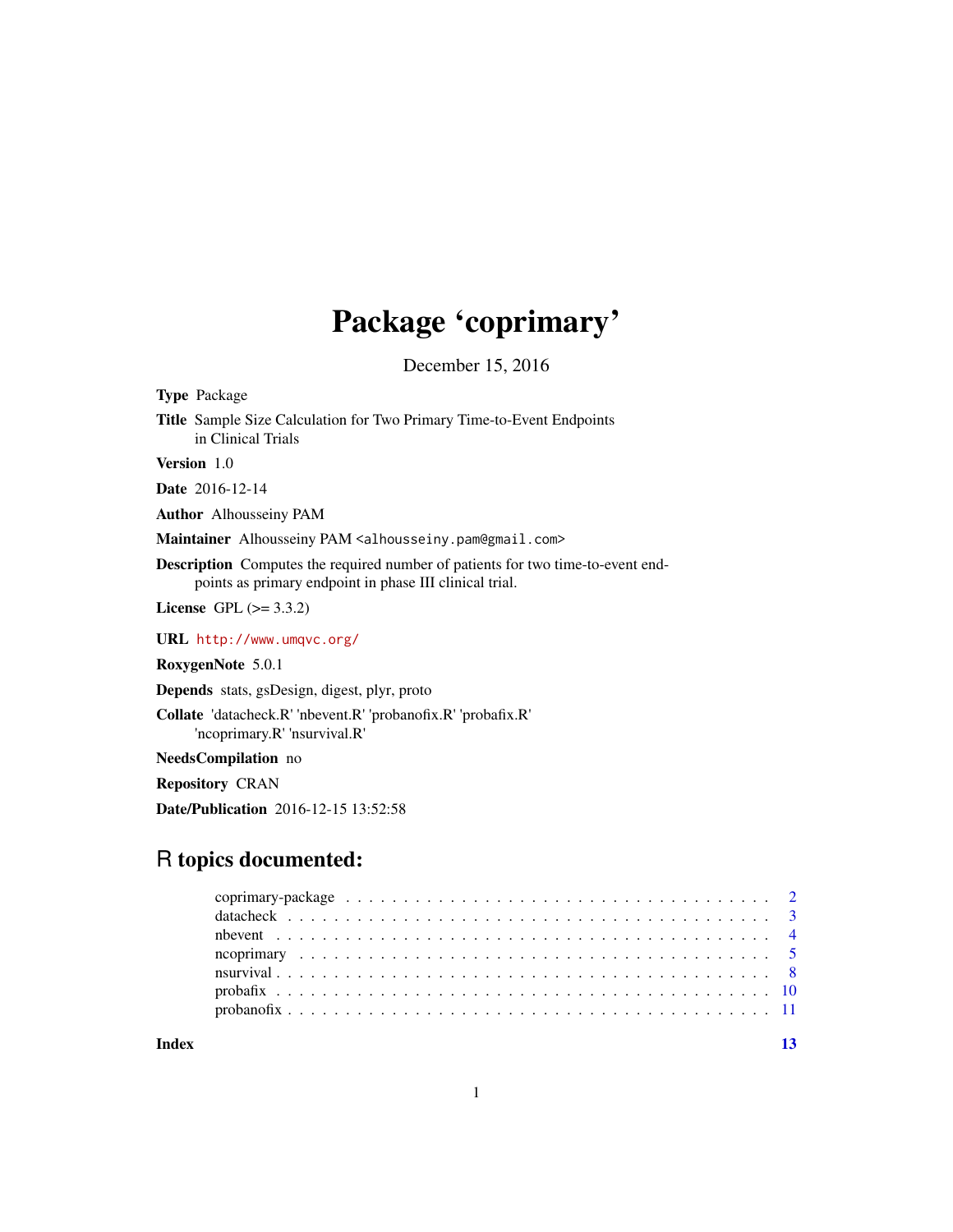<span id="page-1-0"></span>coprimary-package *Sample size calculation for two primary time-to-event endpoints in phase III clinical trials*

#### Description

The coprimary R package computes the required number of patients for two time-to-event endpoints as primary endpoint. This R package contains six functions to check the consistency of the design and computes the sample size with one or two time-to-event endpoints. Both endpoints can be one time to event endpoint, such as Overall Survival (OS), Progression Free Survival (PFS) or the health health-related quality of life (HRQoL), or two time-to-event endpoints, which could be PFS and time to HRQoL score deterioration as example.

#### Details

| Package: | coprimary         |
|----------|-------------------|
| Type:    | package           |
| Version: | 1.0               |
| Date:    | 2016-09-20        |
| licence: | $GPL(\geq=3.3.2)$ |

#### Author(s)

Alhousseiny PAM Maintainer: <alhousseiny.pam@gmail.com>

#### References

Legault, Claudine. Analyzing multiple endpoints with a two-stage group sequential design in clinical trials. Diss. University of North Carolina at Chapel Hill, 1991.

Chow, Shein-Chung, Hansheng Wang, and Jun Shao. Sample size calculations in clinical research. CRC press, 2007.

Filleron, T., Gal, J., & Kramar, A. (2012). Designing group sequential randomized clinical trials with time to event end points using a R function. Computer methods and programs in biomedicine, 108(1), 113-128.

#### Examples

##################################################################################### ############ Design superiority: two-sided with two co-primary endpoints ############ ##################################################################################### ## - For endpoint 1: 2 target variables for the health related quality of life with 3-year ## rate without HRQoL deterioration Se=0.75 and Sc=0.67, alpha1=c(0.01,0.01)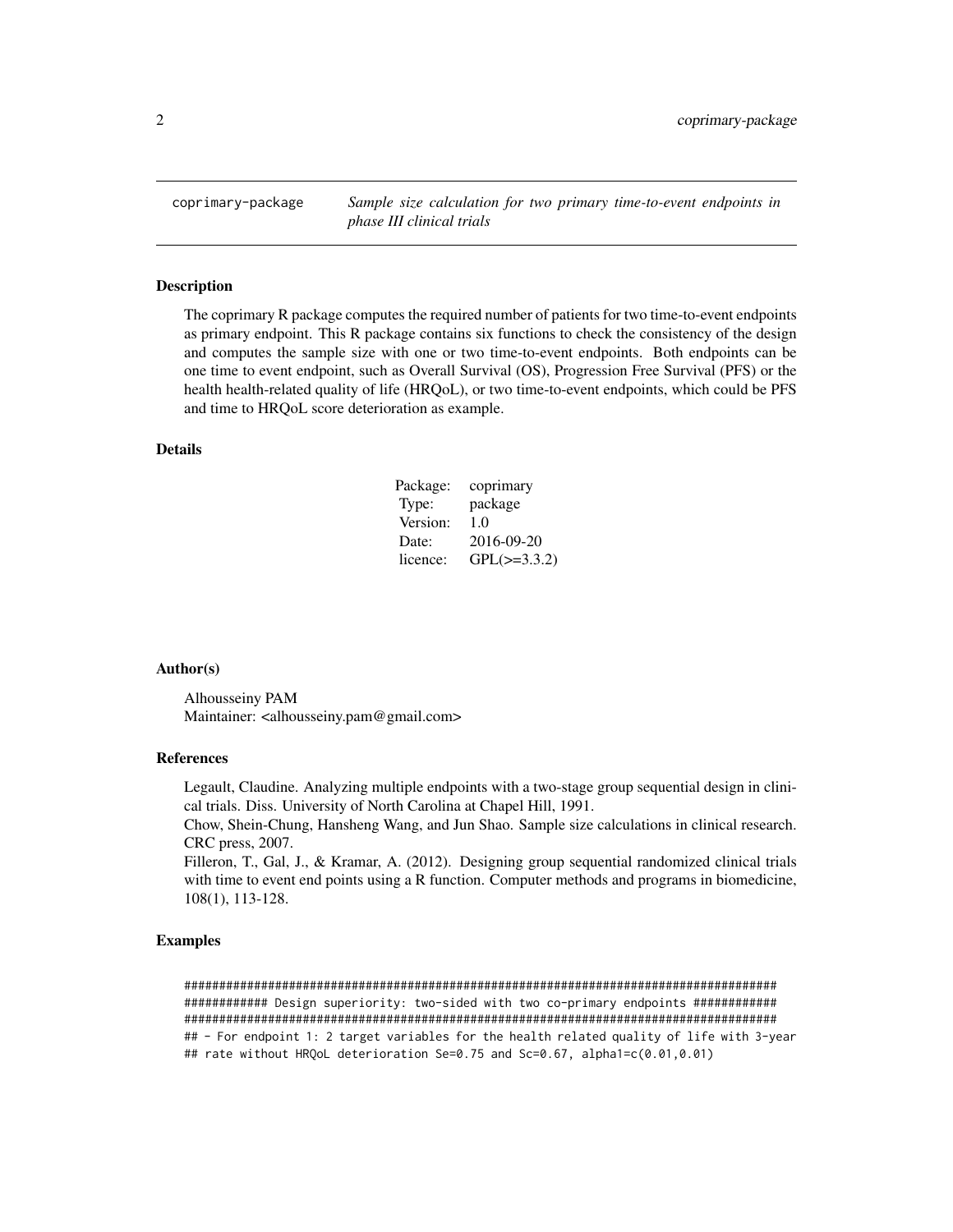#### <span id="page-2-0"></span>datacheck

## - For endpoint 2: 4-year survival rates Se=0.86 and Sc=0.80, alpha2=c(0.015,0.015) ## - with accrual duration of 3 years, study duration of 6 years, power=0.90, ## look=c(2,c(1,1),0.5), and default values i.e  $pe=0.5$ , fup=0, dropout=0

nc1 <- ncoprimary(design=c(1,2),Survhyp1=c(1,5,0.75,0.67),Survhyp2=c(1,5,0.86,0.80), alpha1=c(0.01,0.01),alpha2=c(0.015,0.015),duraccrual=3,durstudy=6,power=0.90,  $look=c(2, c(1, 1), 0.5)$ , dqol=2)

############# Design superiority: one-sided with two co-primary endpoints ############ ## - For endpoint 1: 2-year hazard ratio hype=0.86 and Sc=0.62, alpha1=0.05 ## - For endpoint 2: 3-year survival rates hype=0.81 and Sc=0.57, alpha2=0.05 ## - with accrual duration of 2 years, study duration of 10 years and default values i.e ## power=0.90, pe=0.5, look=1, fup=0, dropout=0, dqol=0

 $nc2 \leq$  ncoprimary(design=c(1,1),Survhyp1=c(2,2,0.86,0.62),Survhyp2=c(2,3,0.81,0.57), alpha1=0.05, alpha2=0.05, duraccrual=2, durstudy=10)

Design non-inferiority with one primary endpoint ################### ############### ## 5-year rate without HRQoL deterioration are equal under the alternative hypothesis, ## i.e Se=0.60 and Sc=SeA=0.70, with alpha=0.05, accrual duration of 4 years,study duration ## of 8 years, two interim analysis after the occurence 1/3 and 2/3 of the events, 3 target ## variables for the health related quality of life and default values i.e power=0.80, pe=0.5, ## fup=0, dropout=0

ns <- nsurvival(design=c(2), Survhyp=c(1,5,0.60,0.70, 0.70), alpha=0.05, duraccrual=4, durstudy=8,  $look = c(3, c(1, 1), c(1/3, 2/3))$ , dqol=3)

datacheck

check the consistency of the parameters

#### **Description**

this function check the parameters required to calcul the sample size for nsurvival and neoprimary functions. datacheck is a simple utility for carrying out parameter checks and reporting on problems or errors.

#### **Usage**

datacheck(design, Survhyp, pe, alfa, beta, duraccrual, durstudy, look, followup, dropout)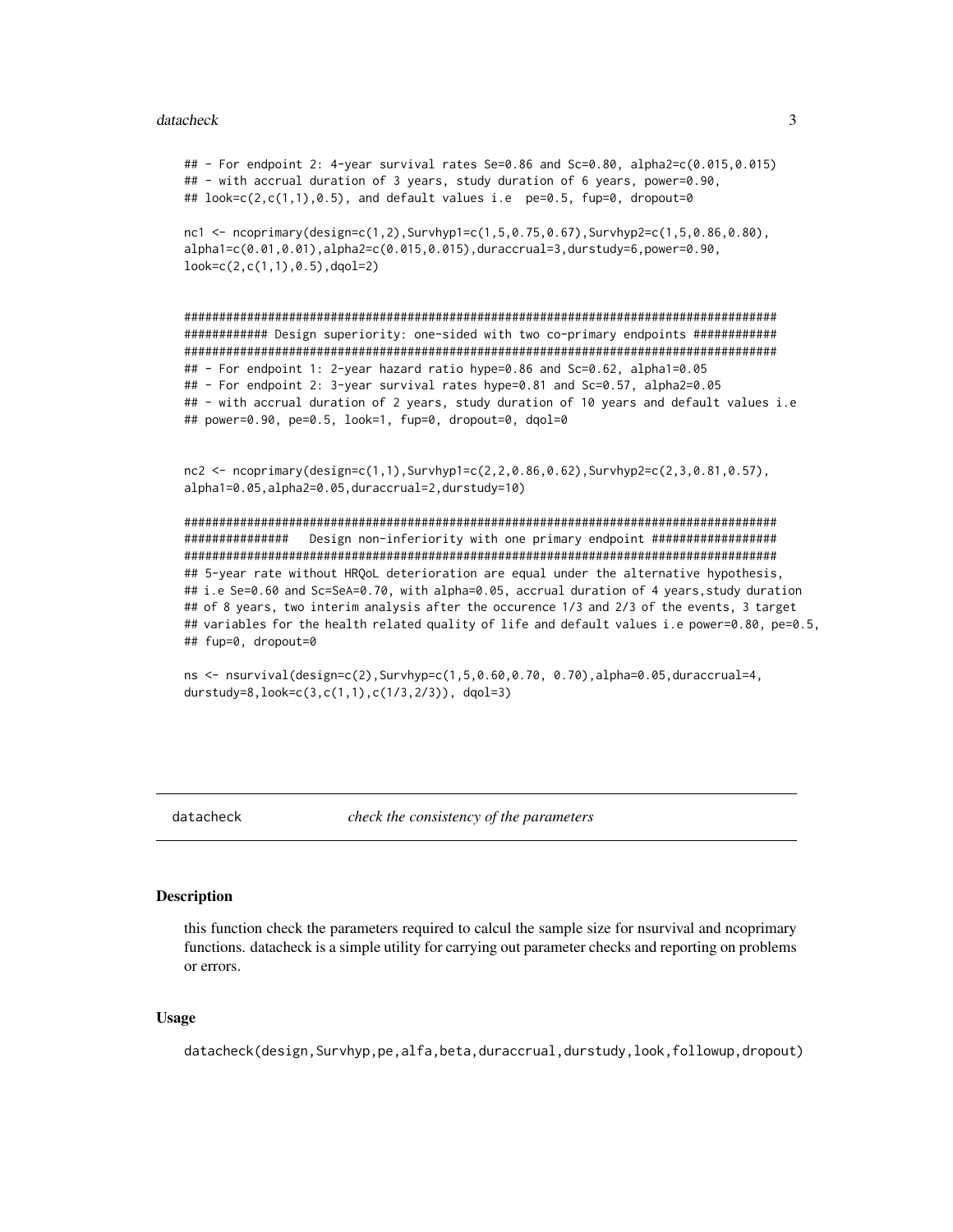## <span id="page-3-0"></span>Arguments

| design     | Superiority= $c(1,sided)$ [with sided=1 if 1-sided and 2 if 2-sided]; Non inferior-<br>$ity=c(2)$ ; Equivalence= $c(3)$                                                                                                                                                                                                                                                                                                                                                                                                                                                                                                                                                                       |
|------------|-----------------------------------------------------------------------------------------------------------------------------------------------------------------------------------------------------------------------------------------------------------------------------------------------------------------------------------------------------------------------------------------------------------------------------------------------------------------------------------------------------------------------------------------------------------------------------------------------------------------------------------------------------------------------------------------------|
| Survhyp    | For Superiority=c(thyp,t,hype,Sc); for Non inferiority=c(thyp,t,hype,Sc,hypeA);<br>for Equivalence= $c(t, delta, Sc)$ : parameters at time t if thyp=1 then hype is sur-<br>vival rate in experimental arm under the null hypothesis and hypeA is the sur-<br>vival rate in the experimental arm under the alternative hypothesis; if thyp=2<br>then hype is the hazard ratio under the null hypothesis and hypeA is the hazard<br>ratio under the alternative hypothesis; Sc is the survival rate in the control arm;<br>delta is the log hazard ratio equivalence margin. When endpoint is HRQoL, the<br>survival rate is replaced by the rate of patients without the HRQoL deterioration. |
| pe         | Proportion (ratio) of patients assigned to the experimental arm (with $0 < p < 1$ )                                                                                                                                                                                                                                                                                                                                                                                                                                                                                                                                                                                                           |
| alfa       | Type I error, for Non inferiority, Equivalence and 1-sided superiority, alfa is<br>a vector of length one. For 2-sided superiority, alfa is a vector to length two<br>c(alpha.low, alpha.up).                                                                                                                                                                                                                                                                                                                                                                                                                                                                                                 |
| beta       | Probability of a type II error.                                                                                                                                                                                                                                                                                                                                                                                                                                                                                                                                                                                                                                                               |
| duraccrual | Accrual duration, expressed in number of days, months or years                                                                                                                                                                                                                                                                                                                                                                                                                                                                                                                                                                                                                                |
| durstudy   | Study duration, expressed in number of days, months or years                                                                                                                                                                                                                                                                                                                                                                                                                                                                                                                                                                                                                                  |
| look       | The number interim analyses, $c(1)$ for one final analysis; $c(nb$ , bound, tim-<br>ing) for at least one interim analyses with bound=c(bound.eff,bound.fut):1-sided<br>or bound=c(bound.low,bound.up):2-sided. nb the number of planned looks,<br>bound.eff and bound.fut corresponds to the type of boundaries used for efficacy<br>(i.e. reject H0) and futility (i.e. reject H1). bound.fut=0: No futility monitor-<br>ing, 1: Lan deMets O.Brien Fleming, 2: Lan deMets Pocock. bound.low and<br>bound.up the type of lower and upper boundaries used (1: Lan deMets O.Brien<br>Fleming, 2: Lan deMets Pocock, 3: O.Brien Fleming, 4: Pocock). Default value<br>$=$ 1.                   |
| followup   | Follow-up information, No fixed: $c(0)$ (follow-up until the end of study); Fixed: $c(1, 1)$<br>durfollow) with durfollow is the duration of follow-up                                                                                                                                                                                                                                                                                                                                                                                                                                                                                                                                        |
| dropout    | Drop out information, No drop out: $c(0)$ ; Drop out: $c(1, \text{gamma}, \text{gamma}, \text{gamma})$ with<br>gammae the hazard drop out rates in experimental arm and control arm respec-<br>tively.                                                                                                                                                                                                                                                                                                                                                                                                                                                                                        |

## Details

the datacheck function performs consistency checks on the arguments

nbevent *Number of events estimates*

## Description

To determine the sample size N in clinical trials with time to event endpoint, it is necessary to proceed in two steps. In the first step, the numbers of events that need to be observed (e) are computed. In the second step, we determine the number of patients necessary to observe the number of events required. This function computes the number of event for one-time-to event.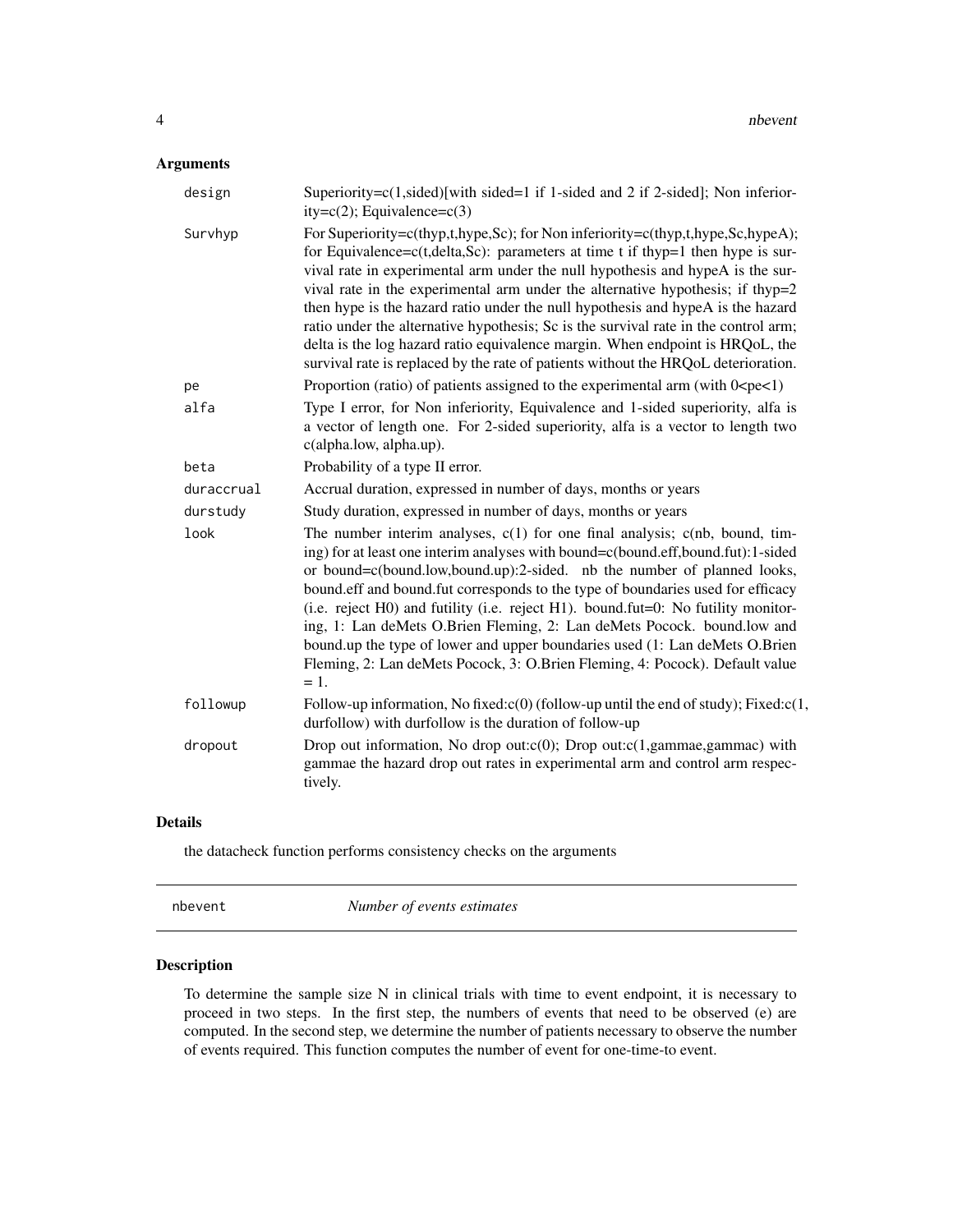## <span id="page-4-0"></span>ncoprimary 5

#### Usage

nbevent(hypsurv,pe,alfa,beta,design)

## Arguments

| For Superiority= $c(Sc, Se)$ ; for Non inferiority= $c(Sc, Se, SeA)$ ; for Equivalence= $c(Sc,$<br>Se), with Sc is survival rate in the control arm; Se is survival rate in experimen-<br>tal arm; SeA is the survival rate in the experimental arm under the alternative<br>hypothesis. |
|------------------------------------------------------------------------------------------------------------------------------------------------------------------------------------------------------------------------------------------------------------------------------------------|
| Proportion (ratio) of patients assigned to the experimental arm (with $0 < p \in \{1\}$ ).                                                                                                                                                                                               |
| Type I error, for Non inferiority, Equivalence and 1-sided superiority, alfa is<br>a vector of length one. For 2-sided superiority, alfa is a vector to length two<br>$c$ (alpha.low, alpha.up).                                                                                         |
| Probability of a type II error.                                                                                                                                                                                                                                                          |
| Superiority= $c(1,sided)[with sided=1 if 1-sided and 2 if 2-sided];$ Non inferior-<br>$ity=c(2)$ ; Equivalence=c $(1,1)$                                                                                                                                                                 |
|                                                                                                                                                                                                                                                                                          |

## Details

The nbevent function computes the required number of events to determine the number of patients.

#### Value

E: Number of events

h: Hazard Ratio under null hypothesis(HR=log(Se)/log(Sc))

h.alt: Hazard Ratio under alternative hypothesis (h.alt=log(SeA)/log(Sc))

## References

Chow, S. C., Shao, J., Wang, H. (2003). Sample Size Calculation in Clinical Research. New York: Marcel Dekker.

Schoenfeld. Sample-size formula for the proportional-hazards regression model. Biometrics. 1983 39<499>503.

ncoprimary *Sample size calculation in clinical trials with two co-primary time-toevent endpoints*

## Description

ncoprimary() is used to calculate the sample size for phase III clinical trial with two co-primary endpoints to assess the efficacy of treatment between two groups.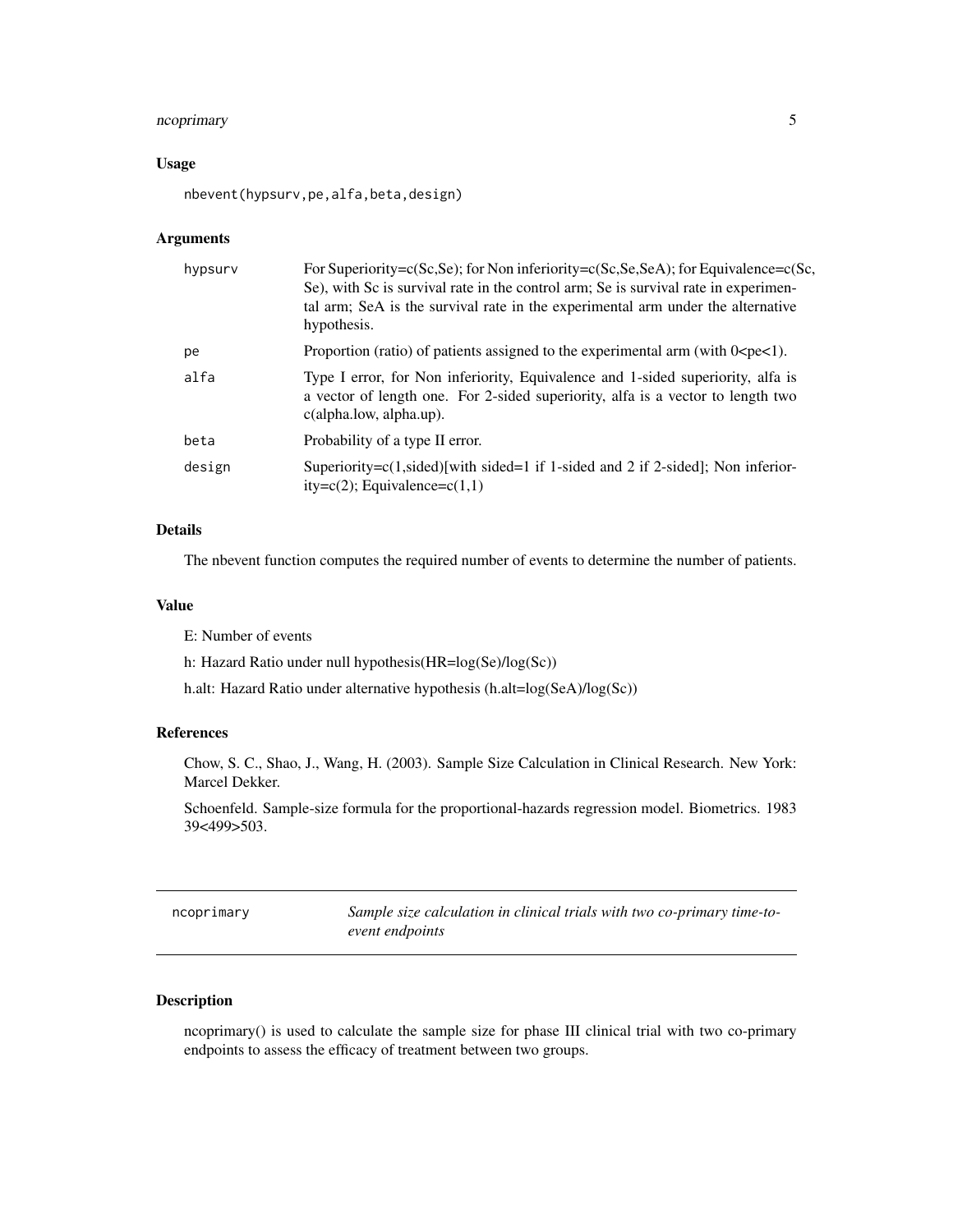## Usage

ncoprimary(design,Survhyp1,Survhyp2,alpha1,alpha2,duraccrual,durstudy,power,pe, look,fup,dropout,dqol)

## Arguments

| design     | Superiority=c(1,sided)[with sided=1 if 1-sided and 2 if 2-sided]; Non inferior-<br>$ity=c(2)$ ; Equivalence= $c(3)$                                                                                                                                                                                                                                                                                                                                                                                                                                                                                                                                                                                                                                          |
|------------|--------------------------------------------------------------------------------------------------------------------------------------------------------------------------------------------------------------------------------------------------------------------------------------------------------------------------------------------------------------------------------------------------------------------------------------------------------------------------------------------------------------------------------------------------------------------------------------------------------------------------------------------------------------------------------------------------------------------------------------------------------------|
| Survhyp1   | For Superiority=c(thyp,t,hype,Sc); for Non inferiority=c(thyp,t,hype,Sc,hypeA);<br>for Equivalence=c(t,delta,Sc): parameters at time t for the first endpoint, if<br>thyp=1 then hype is survival rate or the rate of patients without HRQoL deteri-<br>oration in experimental arm under the null hypothesis and hypeA is the survival<br>rate in the experimental arm under the alternative hypothesis; if thyp=2 then<br>hype is the hazard ratio under the null hypothesis and hypeA is the hazard ratio<br>under the alternative hypothesis; Sc is survival rate in the control arm; delta is<br>the log hazard ratio equivalence margin. When endpoint is HRQoL, the survival<br>rate is replaced by the rate of patients without HRQoL deterioration. |
| Survhyp2   | For Superiority=c(thyp,t,hype,Sc); for Non inferiority=c(thyp,t,hype,Sc,hypeA);<br>for Equivalence=c(t,delta,Sc): parameters at time t for the second endpoint if<br>thyp=1 then hype is survival rate in experimental arm under the null hypothesis<br>and hypeA is the survival rate in the experimental arm under the alternative hy-<br>pothesis; if thyp=2 then hype is the hazard ratio under the null hypothesis and<br>hypeA is the hazard ratio under the alternative hypothesis; Sc is survival rate in<br>the control arm; delta is the log hazard ratio equivalence margin. When endpoint<br>is HRQoL, the survival rate is replaced by the rate of patients without HRQoL<br>deterioration.                                                     |
| alpha1     | Type I error assigned to the first endpoint, for Non inferiority, Equivalence and<br>1-sided superiority is a vector of length one. For 2-sided superiority is a vector<br>to length two c(alpha.low, alpha.up).                                                                                                                                                                                                                                                                                                                                                                                                                                                                                                                                             |
| alpha2     | Type I error assigned to the second endpoint, for Non inferiority, Equivalence<br>and 1-sided superiority is a vector of length one. For 2-sided superiority is a<br>vector to length two c(alpha.low, alpha.up).                                                                                                                                                                                                                                                                                                                                                                                                                                                                                                                                            |
| duraccrual | Accrual duration, expressed in number of days, months or years                                                                                                                                                                                                                                                                                                                                                                                                                                                                                                                                                                                                                                                                                               |
| durstudy   | Study duration, expressed in number of days, months or years                                                                                                                                                                                                                                                                                                                                                                                                                                                                                                                                                                                                                                                                                                 |
| power      | 1-Probability of a type II error. Default value $= 0.80$ .                                                                                                                                                                                                                                                                                                                                                                                                                                                                                                                                                                                                                                                                                                   |
| pe         | Proportion (ratio) of patients assigned to the experimental arm (with 0 <pe<1).<br>Default value <math>= 0.50</math>.</pe<1).<br>                                                                                                                                                                                                                                                                                                                                                                                                                                                                                                                                                                                                                            |
| look       | The number of interim analyses, $c(1)$ for one final analysis; $c(nb$ , bound, tim-<br>ing) for at least one interim analyses with bound=c(bound.eff,bound.fut):1-sided<br>or bound=c(bound.low,bound.up):2-sided. nb the number of planned looks,<br>bound.eff and bound.fut corresponds to the type of boundaries used for efficacy<br>(i.e. reject H0) and futility (i.e. reject H1). bound.fut=0: No futility monitor-<br>ing, 1: Lan deMets O.Brien Fleming, 2: Lan deMets Pocock. bound.low and<br>bound.up the type of lower and upper boundaries used (1: Lan deMets O.Brien<br>Fleming, 2: Lan deMets Pocock, 3: O.Brien Fleming, 4: Pocock). Default value<br>= 1.                                                                                 |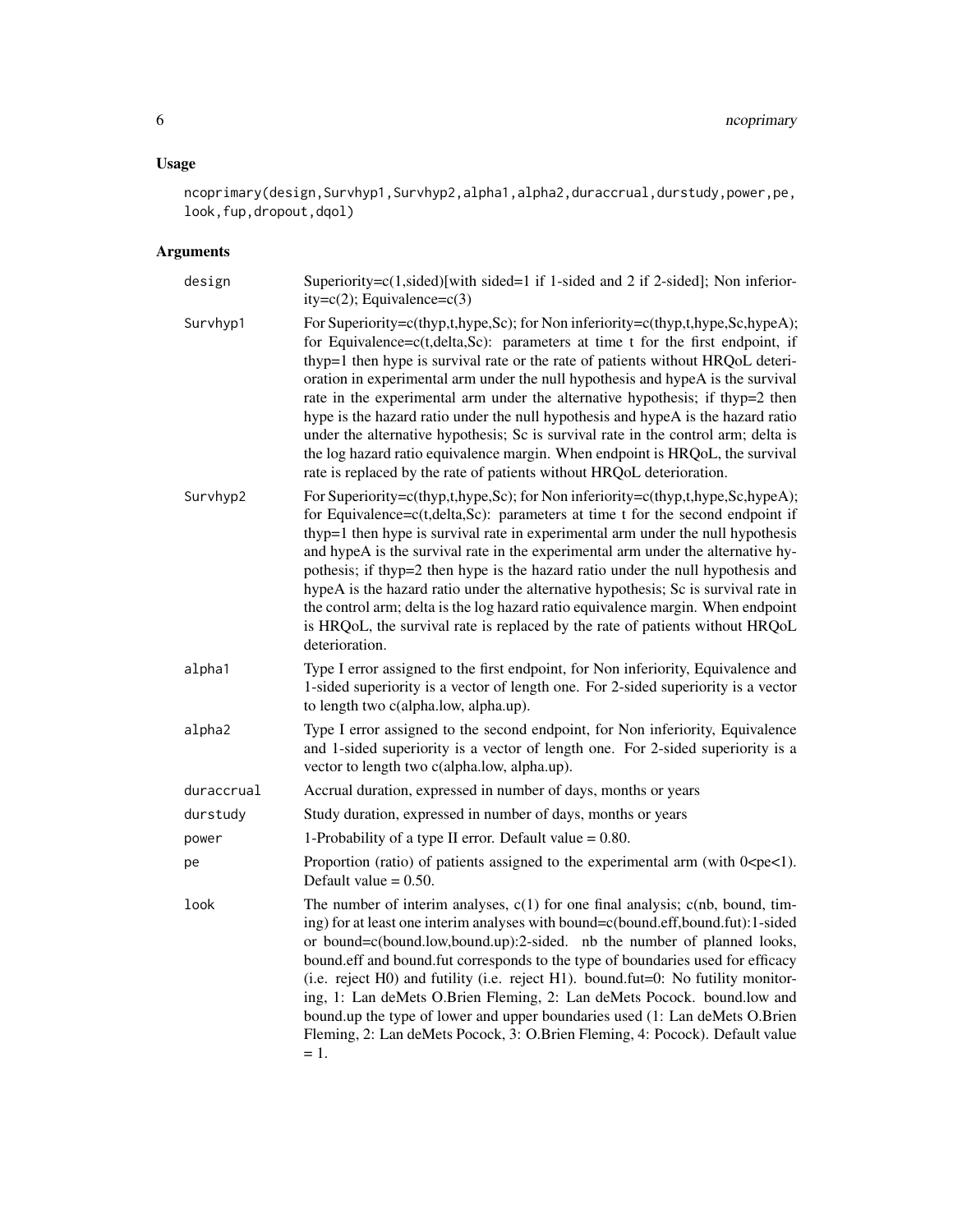## ncoprimary 7

| fup     | Follow-up information, No fixed: $c(0)$ (follow-up until the end of study); Fixed: $c(1, 1)$<br>durfollow) with durfollow is the duration of follow-up. Default value $= 0$ .                                                             |
|---------|-------------------------------------------------------------------------------------------------------------------------------------------------------------------------------------------------------------------------------------------|
| dropout | Drop out information, No drop out= $c(0)$ ; Drop out= $c(1, \text{gamma}, \text{gamma}, \text{gamma})$ with<br>gammae and gammac are the hazard drop out rates in experimental arm and<br>control arm respectively. Default value $= 0$ . |
| daol    | number of targeted dimensions for the health related quality of life. Default<br>value $= 0$ .                                                                                                                                            |

#### Details

The ncoprimary function computes the sample size for two primary endpoints. Both endpoints can be one time to event endpoint and health related quality of life (HRQoL) or two times to event endpoints.

#### Value

Event: number of events estimated

Total: number of patients

Ne: number for experimental arm for each endpoint

Nc: number for control arm for each endpoint

HR: Hazard ratio for each endpoint

#### Examples

#################################################################################### ############ Design superiority:one-sided with two co-primary endpoints ############ #################################################################################### ## - For endpoint 1: 3-year survival rates Se=0.75 and Sc=0.65, alpha1=0.02 ## - For endpoint 2: 4-year survival rates Se=0.70 and Sc=0.59, alpha2=0.03 ## with accrual duration of 2 years, study duration of 4 years and default values i.e ## power=0.80, pe=0.5, look=1, fup=0, dropout=0, dqol=0

nc1 <- ncoprimary(design=c(1,1),Survhyp1=c(1,3,0.75,0.65),Survhyp2=c(1,4,0.70,0.59), alpha1=0.02,alpha2=0.03,duraccrual=2,durstudy=4)

```
#####################################################################################
############ Design superiority:two-sided with two co-primary endpoints ############
#####################################################################################
## - For endpoint 1: 2 target variables for the health related quality of life with 3-year
## rate without HRQoL deterioration Se=0.75 and Sc=0.67, alpha1=c(0.01,0.01)
## - For endpoint 2: 4-year survival rates Se=0.86 and Sc=0.80, alpha2=c(0.015,0.015)
## with accrual duration of 3 years, study duration of 6 years, power=0.90, look = c(2, c(1,1), 0.5),
## and default values i.e pe=0.5, fup=0, dropout=0
```
nc2 <- ncoprimary(design=c(1,2),Survhyp1=c(1,5,0.75,0.67),Survhyp2=c(1,5,0.86,0.80), alpha1=c(0.01,0.01),alpha2=c(0.015,0.015),duraccrual=3,durstudy=6, power=0.90, look=c(2,c(1,1),0.5),dqol=2)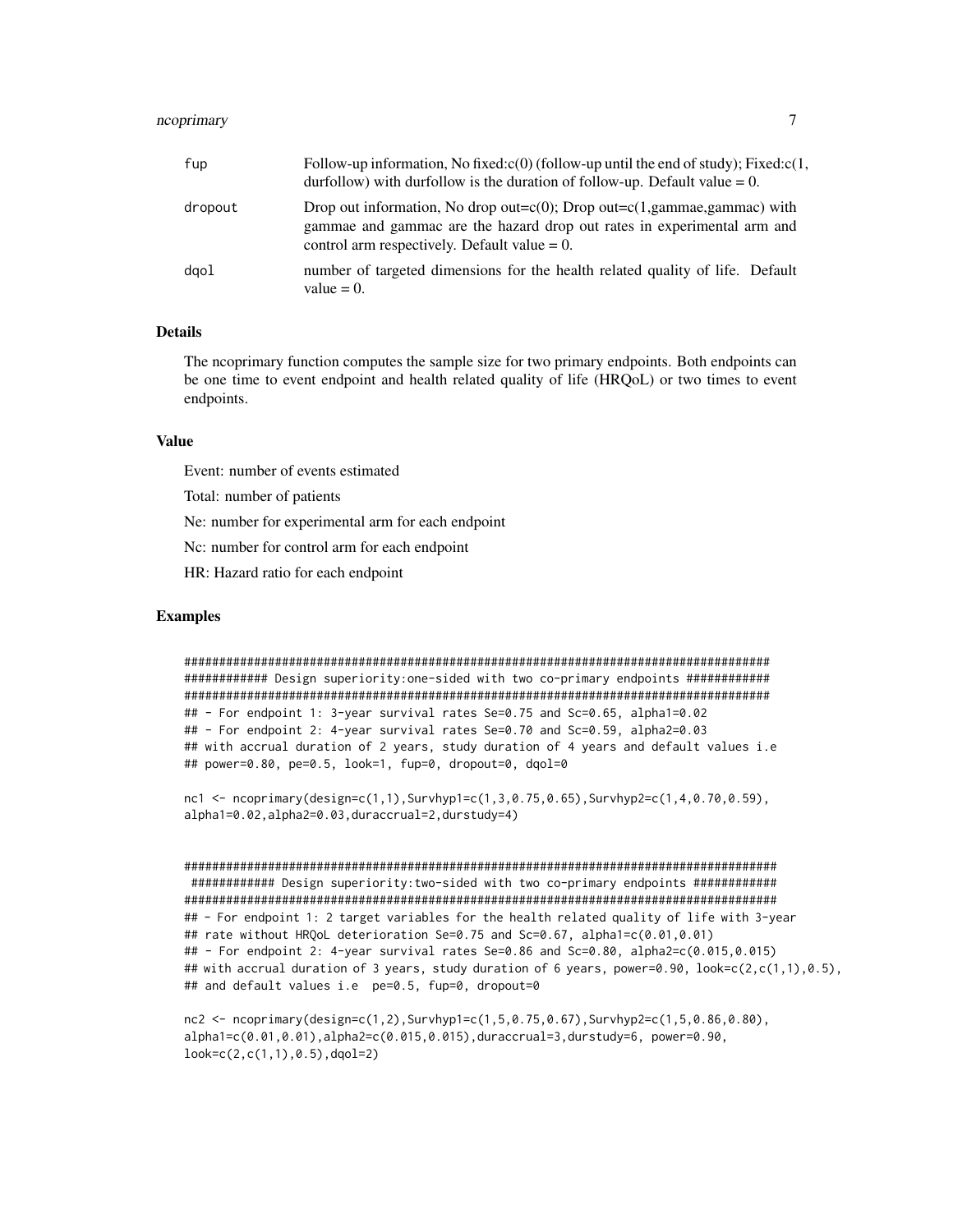```
############## Design non-inferiority with two co-primary endpoints ################
## - For endpoint 1: 3-year survival rates Se=0.75 and Sc=SeA=0.75, alpha1=0.01
## - For endpoint 2: 4-year survival rates Se=0.67 and Sc=SeA=0.80, alpha2=0.04
## with accrual duration of 2 years, study duration of 6 years, power=0.95, pe=0.60 and
## default values i.e look=1, fup=0, dropout=0, dqol=0
nc3 <- ncoprimary(design=c(2),Survhyp1=c(1,4,0.65,0.75,0.75),Survhyp2=c(1,5,0.67,0.80,0.80),
alpha1=0.01, alpha2=0.04, duraccrual=2, durstudy=6, power=0.95, pe=0.60)
################ Design superiority with two co-primary endpoints #################
## - For endpoint 1: 2-year survival rate Sc=0.65 and log hazard equivalence margin delta=0.15
## and alpha1=0.025
## - For endpoint 2: 1-year survival rate Sc=0.70 and log hazard equivalence margin delta=0.10
## and alpha2=0.025
## with accrual duration of 3 years, study duration of 5 years, drop out hazard rate of 0.025
## per arm and default values i.e power=0.80, pe=0.5, look=1, fup=0, dqol=0
```
 $nc4 < -ncoprimary(design=c(3), Survhyp1=c(2, 0.15, 0.65), Survhyp2=c(1, 0.10, 0.70), alpha1=0.025,$ alpha2=0.025, duraccrual=3, durstudy=5, dropout=c(1,0.025,0.025))

nsurvival

Sample size calculation in clinical trials with one primary survival endpoint

#### **Description**

nsurvival() is used to determine the sample size for one time to event endpoint, such as Overall Survival (OS), Progression Free Survival or the health related quality of life (HROoL). If it is HRQoL, several HRQoL dimension can be considered.

#### **Usage**

nsurvival(design, Survhyp, alpha, duraccrual, durstudy, power, pe, look, fup, dropout, dqol)

#### **Arguments**

design Superiority=c(1,sided)[with sided=1 if 1-sided and 2 if 2-sided]; Non inferior $ity=c(2)$ ; Equivalence= $c(3)$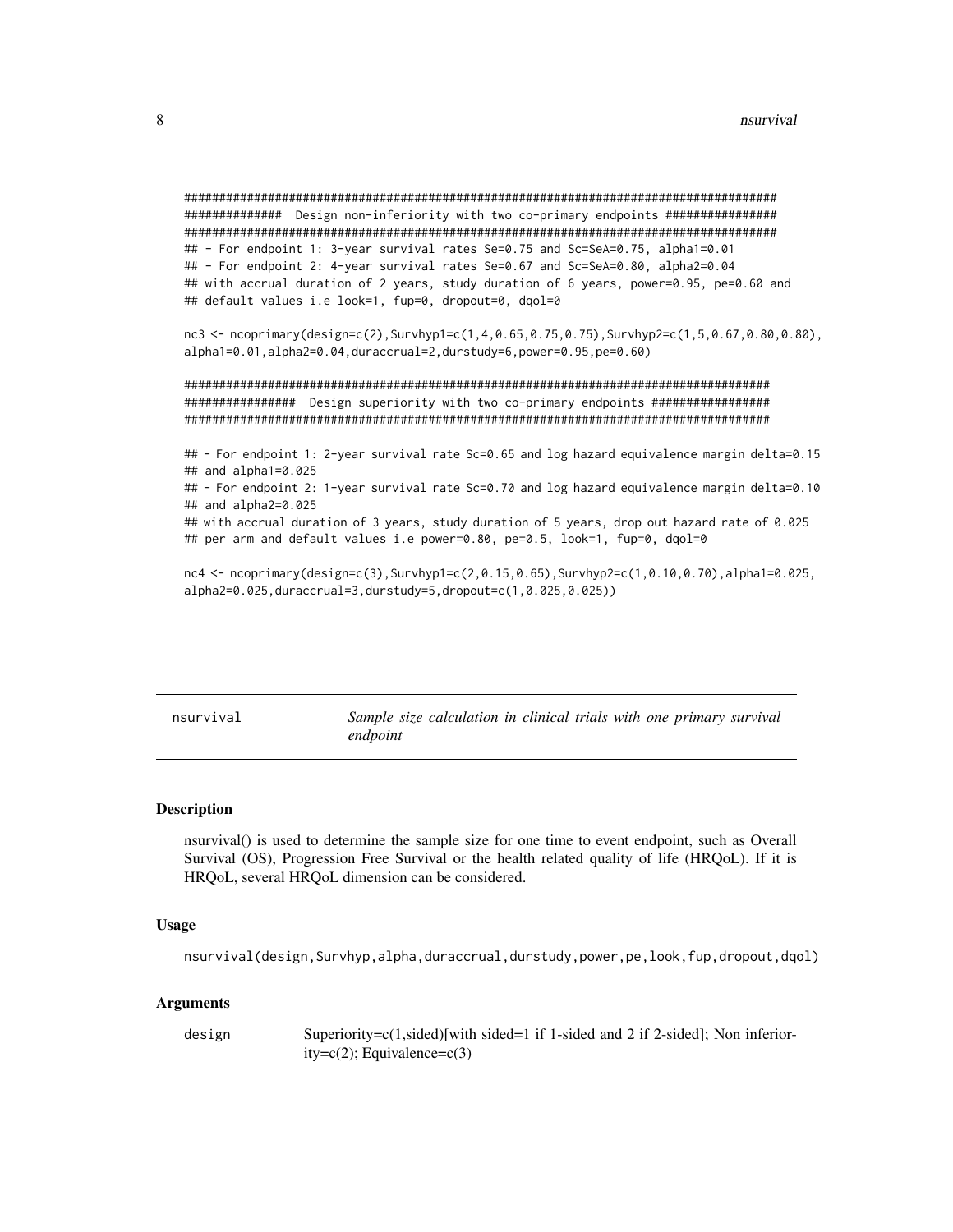#### nsurvival 9

| Survhyp    | For Superiority=c(thyp,t,hype,Sc); for Non inferiority=c(thyp,t,hype,Sc,hypeA);<br>for Equivalence= $c(t, delta, Sc)$ : parameters at time t if thyp=1 then hype is sur-<br>vival rate in experimental arm under the null hypothesis and hypeA is the sur-<br>vival rate in the experimental arm under the alternative hypothesis; if thyp=2<br>then hype is the hazard ratio under the null hypothesis and hypeA is the haz-<br>ard ratio under the alternative hypothesis; Sc is survival rate in the control arm;<br>delta is the log hazard ratio equivalence margin. When endpoint is HRQoL, the<br>survival rate is replaced by the rate of patients without HRQoL deterioration. |
|------------|-----------------------------------------------------------------------------------------------------------------------------------------------------------------------------------------------------------------------------------------------------------------------------------------------------------------------------------------------------------------------------------------------------------------------------------------------------------------------------------------------------------------------------------------------------------------------------------------------------------------------------------------------------------------------------------------|
| alpha      | Type I error, for Non inferiority, Equivalence and 1-sided superiority is a vector<br>of length one. For 2-sided superiority is a vector to length two c(alpha.low,<br>alpha.up).                                                                                                                                                                                                                                                                                                                                                                                                                                                                                                       |
| duraccrual | Accrual duration, expressed in number of days, months or years                                                                                                                                                                                                                                                                                                                                                                                                                                                                                                                                                                                                                          |
| durstudy   | Study duration, expressed in number of days, months or years                                                                                                                                                                                                                                                                                                                                                                                                                                                                                                                                                                                                                            |
| power      | 1- Probability of a type II error. Default value=0.80.                                                                                                                                                                                                                                                                                                                                                                                                                                                                                                                                                                                                                                  |
| pe         | Proportion (ratio) of patients assigned to the experimental arm (with $0 < p \in \{1\}$ ).<br>Default value $= 0.5$ .                                                                                                                                                                                                                                                                                                                                                                                                                                                                                                                                                                   |
| look       | The number of interim analyses, $c(1)$ for one final analysis; $c(nb$ , bound, tim-<br>ing) for at least one interim analyses with bound=c(bound.eff,bound.fut):1-sided<br>or bound=c(bound.lown,bound.up):2-sided. nb the number of planned looks,<br>bound.eff and bound.fut corresponds to the type of boundaries used for efficacy<br>(i.e. reject H0) and futility (i.e. reject H1). bound.fut=0: No futility monitor-<br>ing, 1: Lan deMets O.Brien Fleming, 2: Lan deMets Pocock. bound.low and<br>bound.up the type of lower and upper boundaries used (1: Lan deMets O.Brien<br>Fleming, 2: Lan deMets Pocock, 3: O.Brien Fleming, 4: Pocock). Default value<br>$=1.$          |
| fup        | Follow-up information, No fixed: $c(0)$ (follow-up until the end of study); Fixed: $c(1, 1)$<br>durfollow) with durfollow is the duration of follow-up. Default value $= 0$ .                                                                                                                                                                                                                                                                                                                                                                                                                                                                                                           |
| dropout    | Drop out information, No drop out= $c(0)$ ; Drop out= $c(1)$ , gammae, gammac) with<br>gammae the hazard drop out rates in experimental arm and control arm respec-<br>tively. Default value $= 0$ .                                                                                                                                                                                                                                                                                                                                                                                                                                                                                    |
| dqol       | number of targeted dimensions for the health related quality of life. Default<br>value $= 0$ .                                                                                                                                                                                                                                                                                                                                                                                                                                                                                                                                                                                          |

## Details

The nsurvival function computes the sample size for one time to event endpoint, such as OS, PFS or HRQoL. HRQoL has become increasingly important in clinical trials over the past two decades.

## Value

Event: number of events estimated

Total: number of patients

Ne: number for experimental arm for each endpoint

Nc: number for control arm for each endpoint

HR: Hazard ratio for each endpoint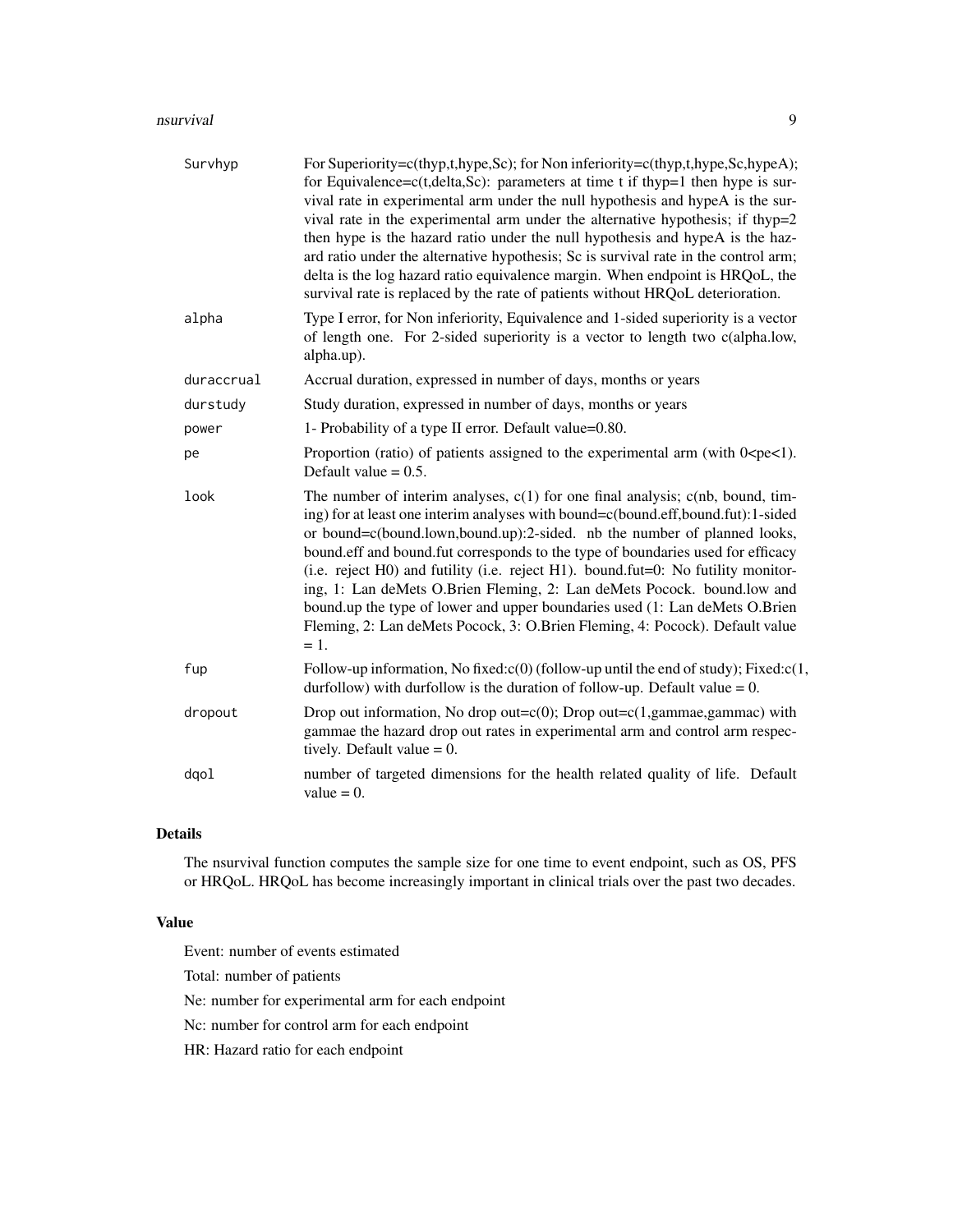#### **Examples**

```
############### Design superiority:one-sided ###############
## 7-year survival rates Se=0.57 and Sc=0.53, alpha=0.05, accrual duration of 4 years,
## study duration of 8 years and default values i.e power=0.80, pe=0.5, look=1, fup=0,
## dropout=0, dgol=0
```
ns1 <- nsurvival(design=c(1,1),Survhyp=c(1,7,0.57,0.53),alpha=0.05,duraccrual=4,durstudy=8)

```
################ Design superiority:two-sided ################
## 5-year rate without HRQoL deterioration Se=0.75 and Sc=0.65, alpha=c(0.04,0.01), accrual
## duration of 2 years, study duration of 6 years, power=0.90, pe=0.55, follow-up 5 years,
## 3 target variables for health related quality of life and default values i.e look=1, dropout=0
```
 $ns2 \leq nsurvival(design=c(1,2), Survhyp=c(1,5,0.75,0.65), alpha=c(0.04,0.01), duraccrual=2,$ durstudy=6, power=0.90, pe=0.55,  $fup=c(1,5)$ , dqol=3)

```
############### Design non-inferiority ###################
```
## 5-year survival rates are equal under the alternative hypothesis, i.e Se=0.60 and Sc=SeA=0.70, ## with alpha=0.05, accrual duration of 4 years, study duration of 8 years, two interim analysis ## after the occurence 1/3 and 2/3 of the events and default values i.e power=0.80, pe=0.5, fup=0, ## dropout=0, dqol=0

 $ns3 \leq$  nsurvival(design=c(2), Survhyp=c(1,5,0.60,0.70, 0.70), alpha=0.05, duraccrual=4, durstudy=8,  $look = c(3, c(1, 1), c(1/3, 2/3)))$ 

```
###############
     Design superiority ###################
```
## 3-year rate without HRQoL deterioration Sc=0.80 and log hazard equivalence margin delta=0.1 ## with alpha=0.10, accrual duration of 3 years, study duration of 5 years, drop out hazard rate ## of 0.05 per arm, 2 target variables for health related quality of life and default values i.e ## power=0.80, pe=0.5, look=1, fup=0

```
ns4 \leftarrow nsurvival(design=c(3), Survhyp=c(3,0.10,0.80), alpha=0.10, duraccrual=3, durstudy=5,
dropout=c(1, 0.05, 0.05), dqol=2)
```
probafix

Probabitility of event when the follow-up is fixed

#### **Description**

In a fixed follow-up design, each subject can only be followed during a fixed period ( $Tf \lt infinite$ ) and then goes off study. Using similar reasoning to K. Kim and A.A. Tsiatis (1990), it is easy to compute the probability.

<span id="page-9-0"></span>10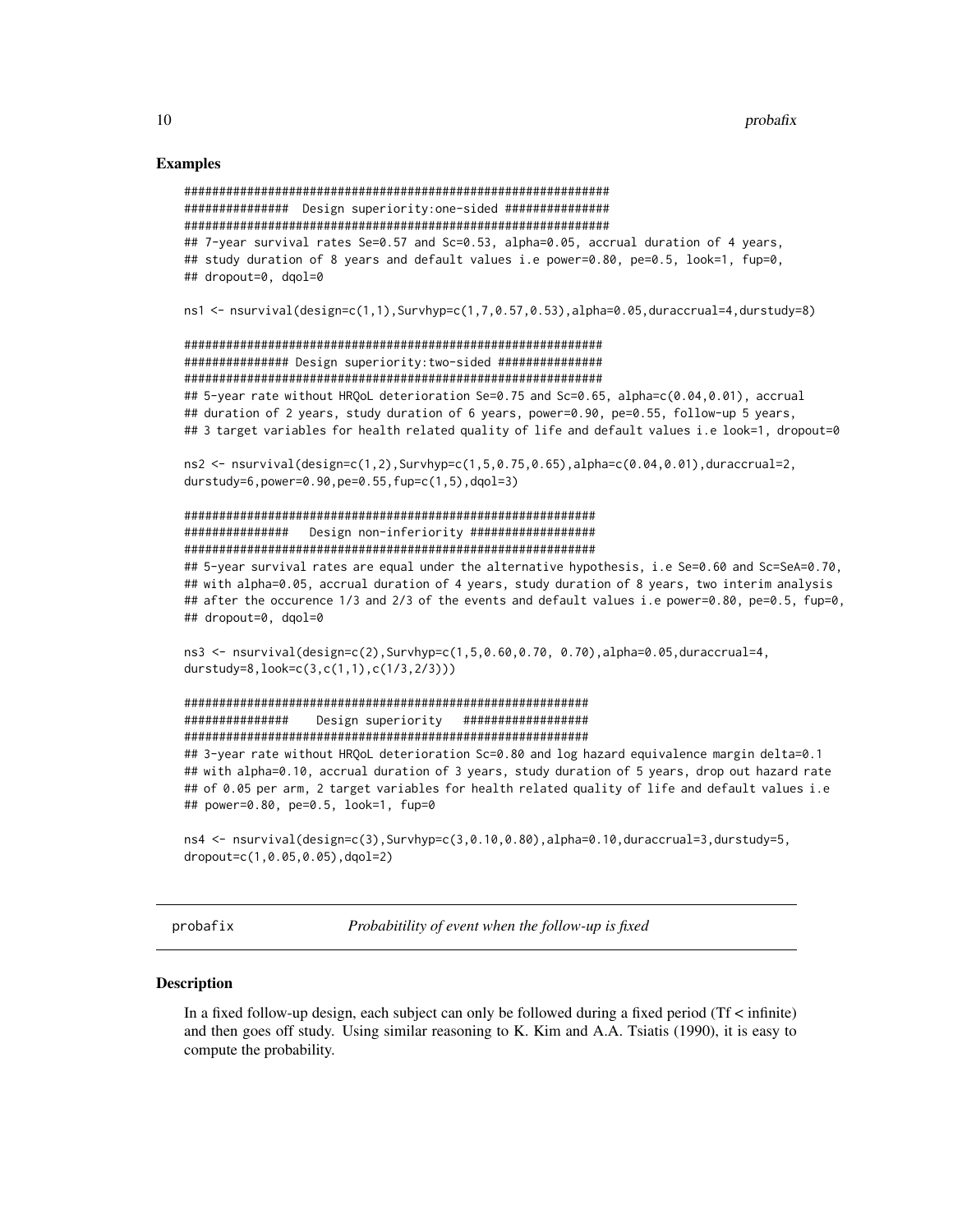#### <span id="page-10-0"></span>probanofix and the contract of the contract of the contract of the contract of the contract of the contract of the contract of the contract of the contract of the contract of the contract of the contract of the contract of

#### Usage

probafix(surv,time,duraccrual,durfollow,limit,gamma)

#### Arguments

| surv       | Survival estimates                              |
|------------|-------------------------------------------------|
| time       | Time estimate                                   |
| duraccrual | Accrual duration, expressed in t time units     |
| durfollow  | Follow-up duration                              |
| limit      | Time limit to estimate the survival probability |
| gamma      | the probability of observing an event by time t |

#### Details

The probafix function estimates the probability of event when the follow-up is fixed.

#### Value

probafix: event probability at time limit

## References

K. Kim, A.A. Tsiatis, Study duration for clinical trials with survival response and early stopping rule, Biometrics 46 (1990) 81-92

probanofix *Probabitility of event when the follow-up is no fixed*

## Description

In the design with variable follow-up, each subject is followed until the end of the study ( $Tf =$ infinite), i.e. subjects who are enrolled at the beginning of the enrolment phase are followed for a longer time than subjects who are enrolled later. When there are no drop outs (i.e.  $= (0,0)$ , the probability of failure in each arm can be directly estimated using the formulation proposed by K Kim and A.A. Tsiatis (1990).

#### Usage

```
probanofix(surv,time,duraccrual,limit,gamma)
```
#### Arguments

| surv       | Survival estimates                              |
|------------|-------------------------------------------------|
| time       | Time estimate                                   |
| duraccrual | Accrual duration, expressed in t time units     |
| limit      | Time limit to estimate the survival probability |
| gamma      | the probability of observing an event by time t |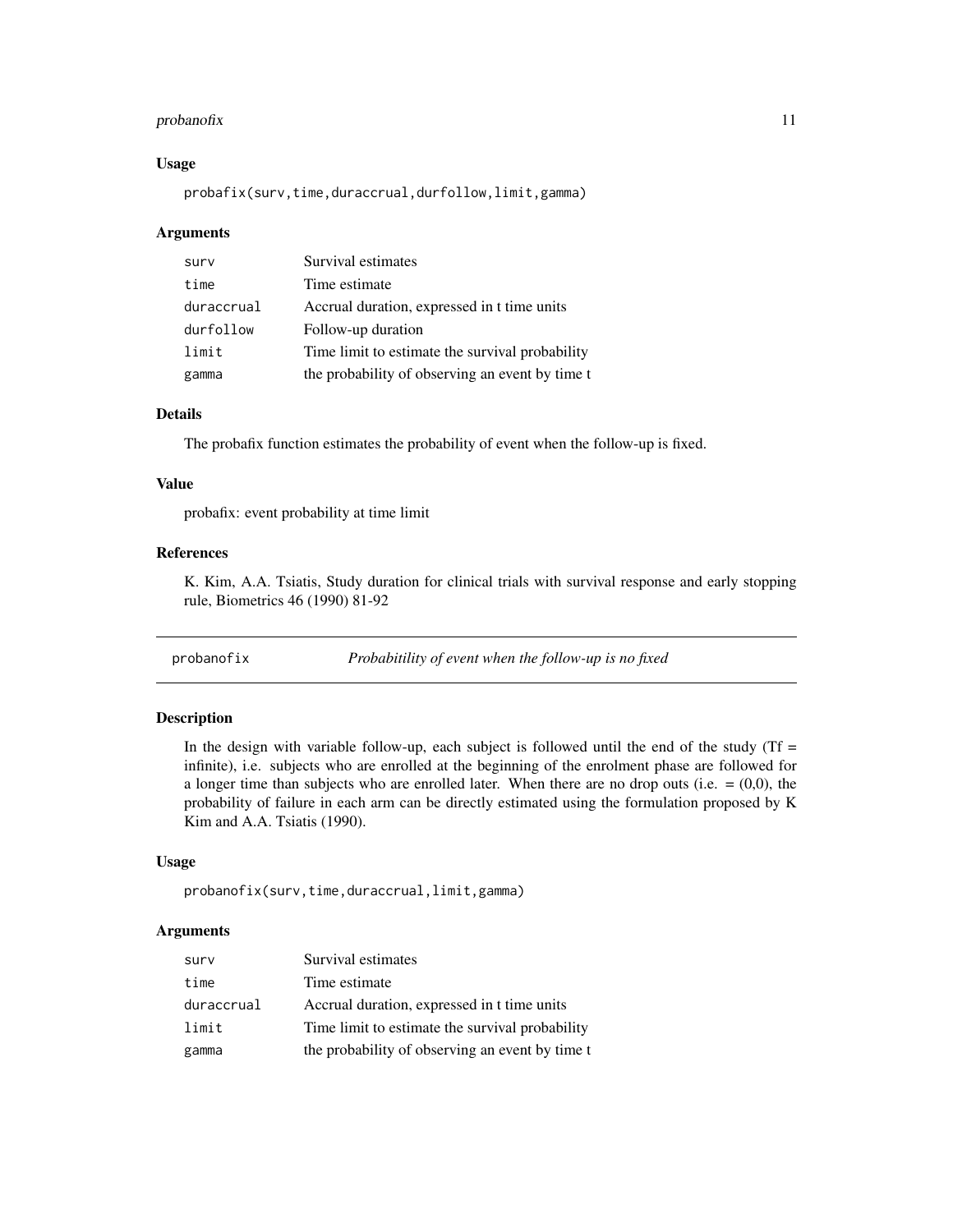## Details

The probanofix function estimates the probability of event when the follow-up is no fixed

## Value

probanofix: event probability at time limit

## References

K. Kim, A.A. Tsiatis, Study duration for clinical trials with survival response and early stopping rule, Biometrics 46 (1990) 81-92